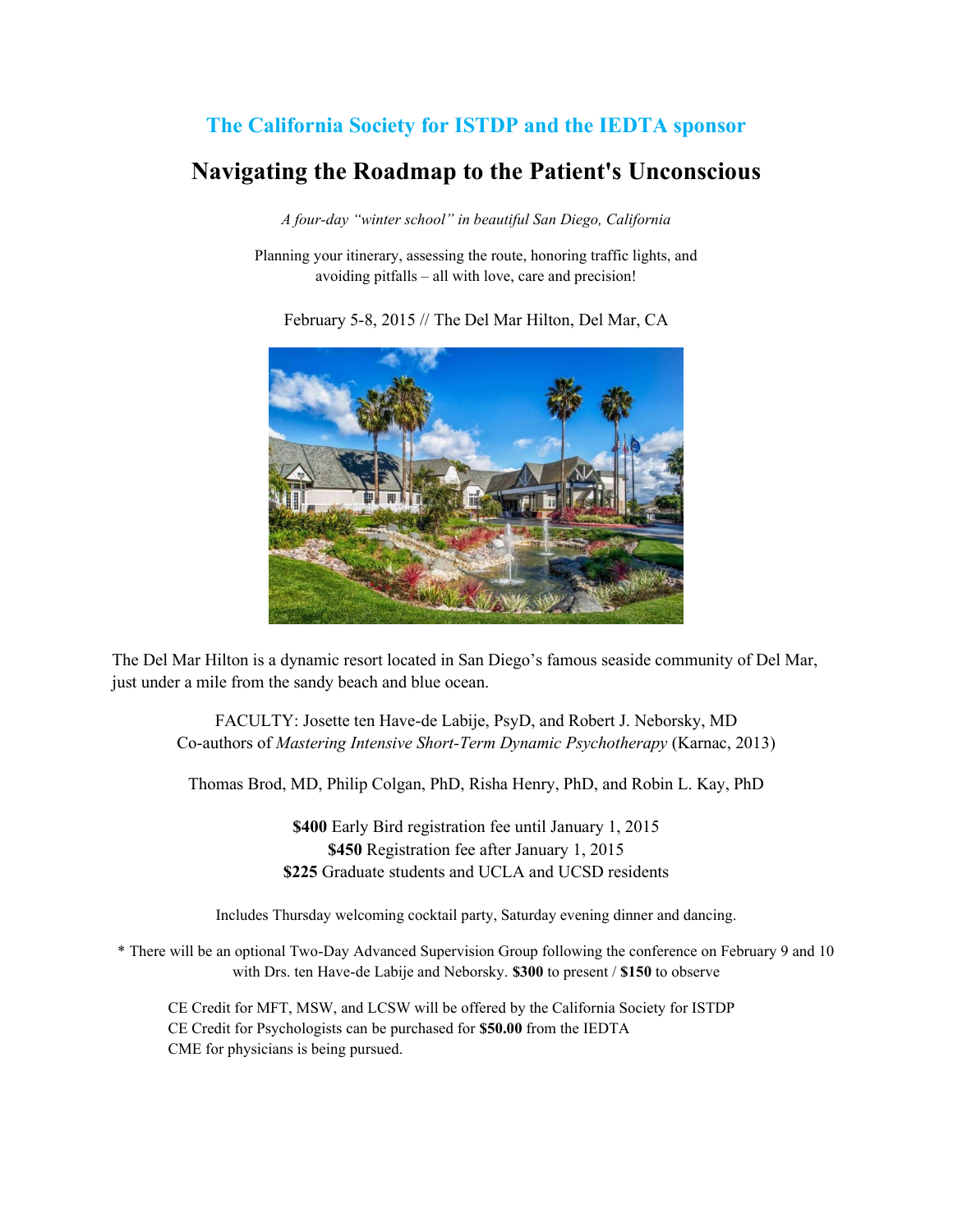This course is designed to teach interested clinicians how to navigate the "Roadmap to the Unconscious" as designed by the co-authors of the textbook. The lecturers will take apart each cell of the Roadmap and explain its meaning and purpose. Selected cases from the book will be shown. The course will also address the pros and cons associated with different styles of ISTDP that have emerged in the last fifty years.

Course Objectives

Learn the history of ISTDP and its variations Learn the theory and technique of AB ISTDP applied to anxiety or defenses on the forefront Learn the how to assess and restructure ego adaptive capacity Learn how to undo projection Learn how to understand and apply the "Roadmap to the Unconscious" Learn what countertransference tasks frequently manifest themselves in trainees

## AGENDA

## **Day 1 // Thursday, February 5**

| Registration                                             |
|----------------------------------------------------------|
| Welcoming Remarks, Course Overview, Faculty Introduction |
| R. Neborsky                                              |
| History of the Roadmap to the Unconscious                |
| J. ten Have-de Labije                                    |
| <b>Break</b>                                             |
| History of Attachment-Based ISTDP                        |
| R. Neborsky                                              |
| Lunch                                                    |
| Anxiety on the Forefront                                 |
| P Colgan                                                 |
| <b>Break</b>                                             |
| <b>Case Presentation</b>                                 |
| R Neborsky                                               |
| Discussion: Faculty and Audience                         |
| <b>Welcoming Cocktail Party</b>                          |
|                                                          |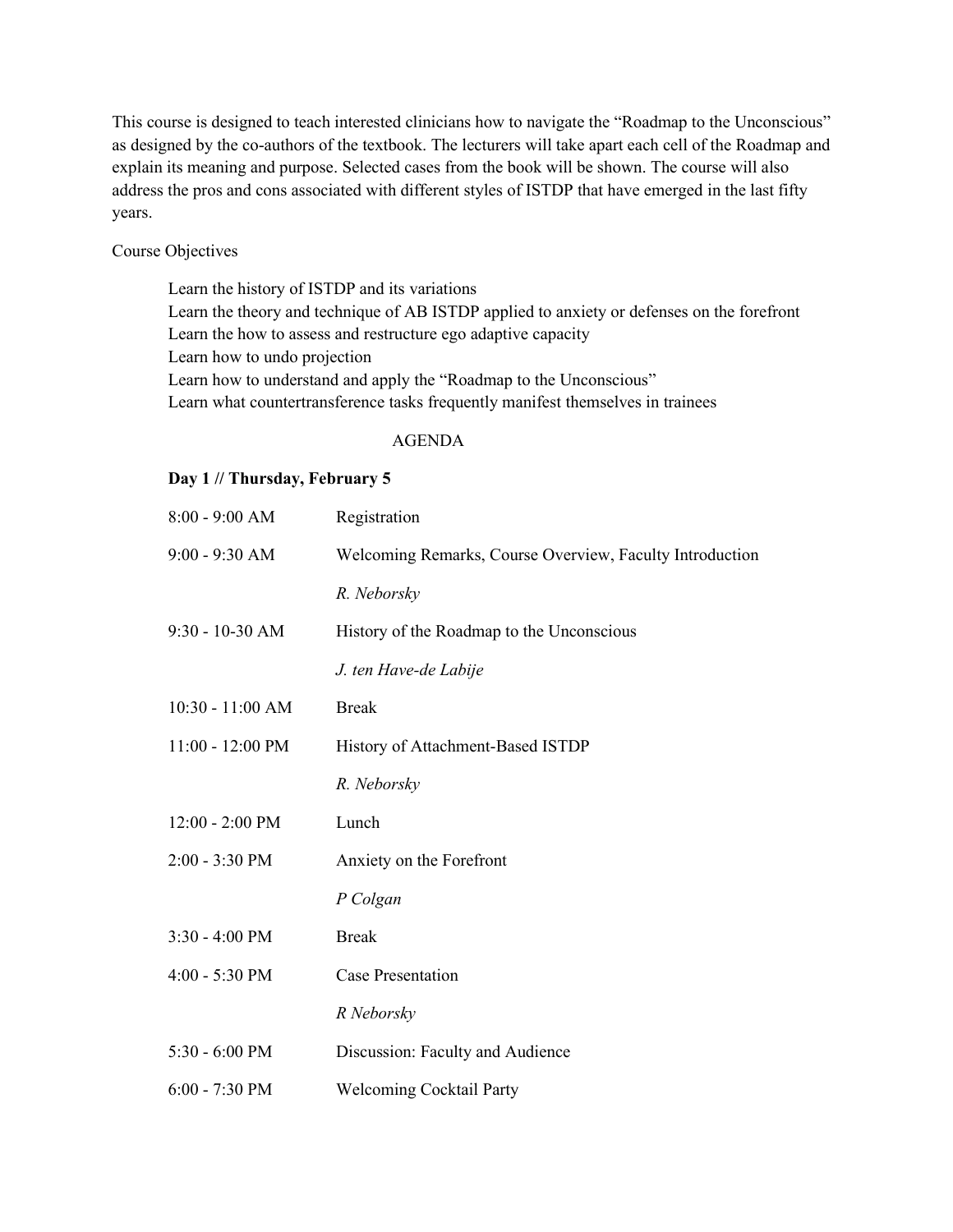## **Day 2 // Friday, February 6**

| 9:00 - 10:30 AM               | Defenses on the Forefront: Part I                    |
|-------------------------------|------------------------------------------------------|
|                               | J. ten Have-de Labije                                |
| 10:30 - 11:00 AM              | <b>Break</b>                                         |
| 11:00 - 12:30 PM              | Defenses on the Forefront: Part II                   |
|                               | J. ten Have-de Labije                                |
| 12:30 - 2:00 PM               | Lunch                                                |
| 2:00 - 3:30 PM                | <b>Case Presentation</b>                             |
|                               | R. Neborsky                                          |
| $3:30 - 4:00$ PM              | <b>Break</b>                                         |
| $4:00 - 5:00$ PM              | Audience Discussion: All Faculty                     |
| 5:00 PM                       | Adjourn                                              |
| Day 3 // Saturday, February 7 |                                                      |
| $9:00 - 10:30$                | Assessing and Restructuring Ego-Adaptive Capacity    |
|                               | R Kay                                                |
| 10:30 - 11:00 AM              | <b>Break</b>                                         |
| 11:30 - 12:30 PM              | Case Presentation and Discussion                     |
|                               | R Kay                                                |
| 12:30 - 2 PM                  | Lunch                                                |
| 2 - 3:30 PM                   | The Evolution of Davanloo's ISTDP                    |
|                               | From Roadmap to "Multi-Dimensional Character Change" |
|                               | T. Brod                                              |
| 3:30 - 4:00 PM                | <b>Break</b>                                         |
| $4:00 - 5:00PM$               | Undoing Projection with Fragile Patients             |
|                               | R Neborsky                                           |
| 5:00 - 5:30PM                 | <b>Discussion Faculty</b>                            |